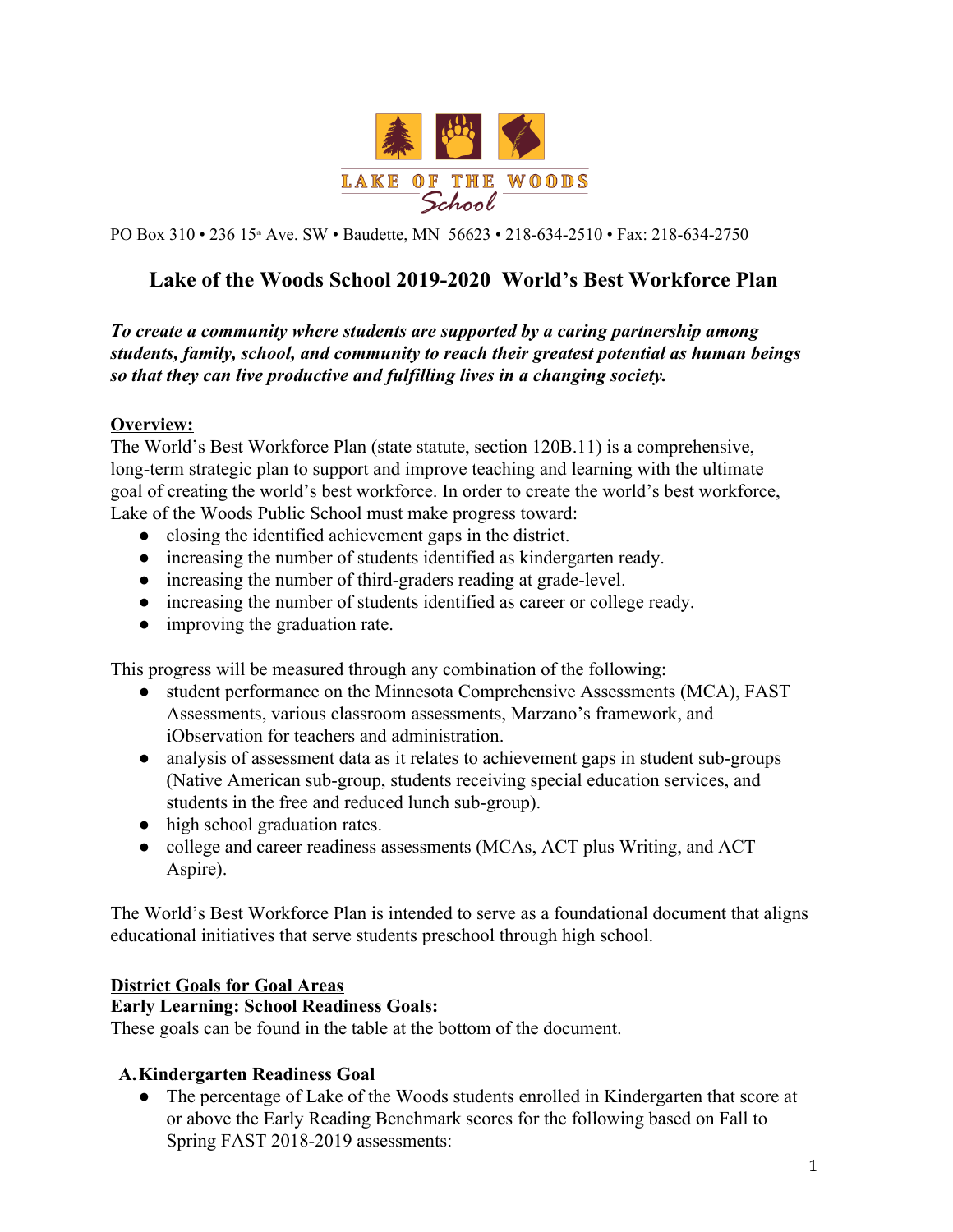- Increase Rhyming from 55% to 75%
- Increase Letter Recognition from 40% to 80%
- Increase Letter Sounds from 48% to 75%
- The percentage of Lake of the Woods students enrolled in Kindergarten that score at or above the Early Math Benchmark scores for the following based on Fall to Spring FAST 2018-19 assessments:
	- Increase Number Identification from 58% to 80%
	- Increase Number Sequence from 80% to 90%

### **B.Third Grade Literacy Goal**

- The percentage of Lake of the Woods third graders scoring proficient on the MCA III- Reading will increase from 43.3% in 2018 to 50% in 2018.
- The percentage of Lake of the Woods third graders achieving a FAST Composite aReading score of 487 or higher in the Fall of 2018 will increase from 43% to 50% with a cut score of 503 in the Spring of the 2019 school year.

# **C. Achievement Gap Closure**

District Reading Goals

- By the end of the 2021-2022 school year, all student groups will be at or above the state average in MCA III-Reading results.
- The percentage of all Lake of the Woods students in grades 3-10 scoring proficient on the MCA-III Reading will increase from 42.7% in 2018 to 47.7% in 2019.
- Lake of the Woods students in grades 3-10 who receive free or reduced price lunch will decrease the current achievement gap  $(6.1\%)$  compared to Lake of the Woods "All" student group. The measure used will be MCA-III Reading proficiency results.

#### District Math Goals

- By the end of the 2021-2022 school year, all student groups will be at or above the state average in MCA III-Math results.
- The percentage of all Lake of the Woods students in grades 3-11 scoring proficient on the MCA III-Math will increase from 41.2% in 2018 to 46.2% in 2019.
- Lake of the Woods students in grades 3-11 who receive free or reduced price lunch will decrease the current achievement gap (8.4%) compared to Lake of the Woods "All" student group. The measure used will be MCA-III Math proficiency results.

#### **D.Career and College Readiness Goals**

- The average ACT composite score for students who took the ACT offered by Lake of the Woods Public Schools will increase from 20.2 for Graduation Year 2018 to 21.0 for Graduation Year 2019.
- The percentage of Lake of the Woods  $8<sup>th</sup>$  grade students who are on track to pass a college entrance exam in reading, according to the ACT Aspire test will increase from 24% in the 2017-2018 school year to 30% in the 2018-2019 school year.
- The percentage of Lake of the Woods  $8<sup>th</sup>$  grade students who were on track to pass a college entrance exam in math, according to the ACT Aspire test will increase from 40.0% in the 2017-2018 school year to 46.0% in the 2018-2019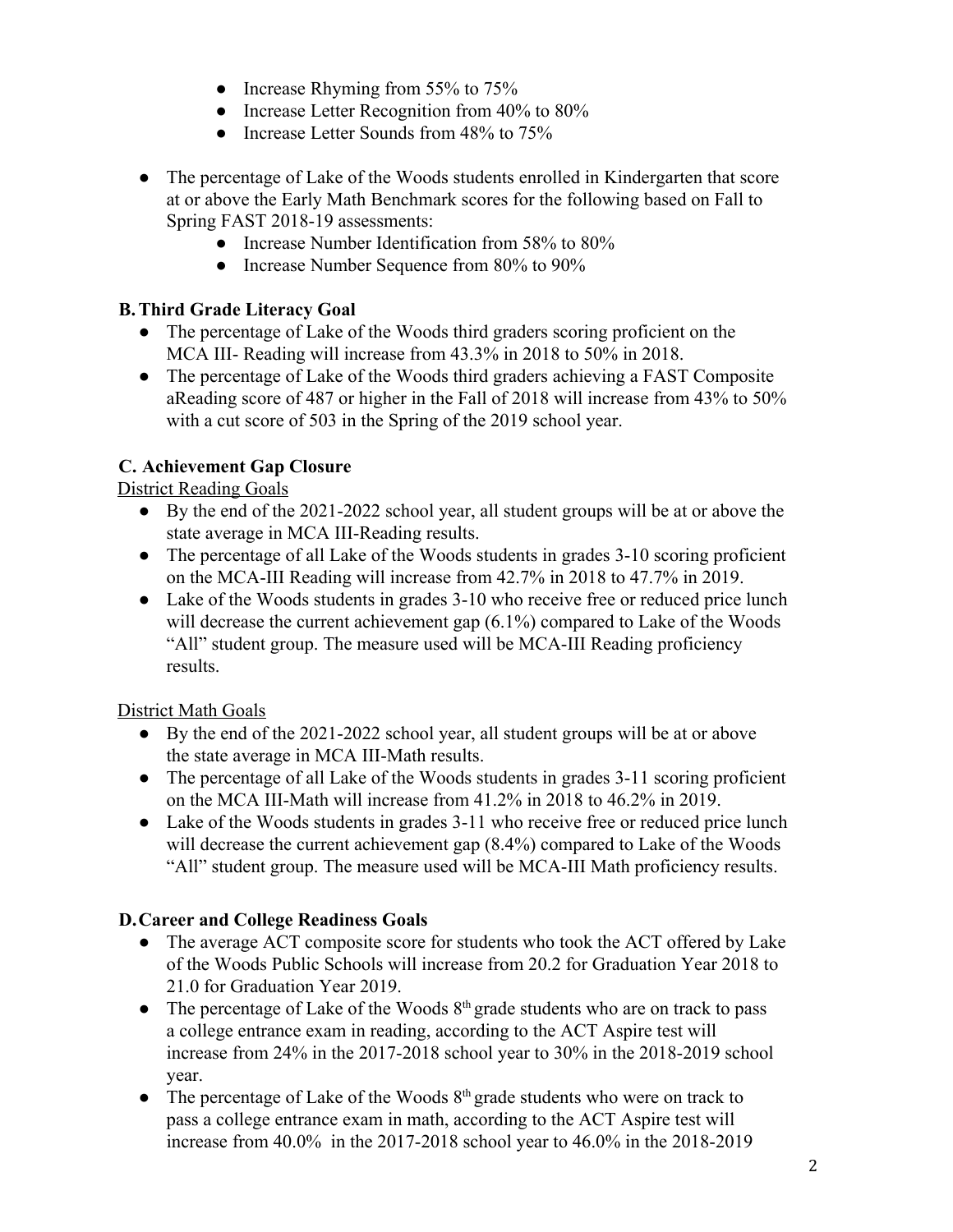school year.

- The percentage of Lake of the Woods  $9<sup>th</sup>$  grade students who are on track to pass a college entrance exam in reading, according to the ACT Aspire test will increase from 21% in the 2017-2018 school year to 30% in the 2018-2019 school year.
- The percentage of Lake of the Woods  $9<sup>th</sup>$  grade students who were on track to pass a college entrance exam in math, according to the ACT Aspire test will increase from 31% in the 2017-2018 school year to 40% in the 2018-2019 school year.
- The percentage of Lake of the Woods  $10<sup>th</sup>$  grade students who are on track to pass a college entrance exam in reading, according to the ACT Aspire test will increase from 41% in the 2017-2018 school year to 50% in the 2018-2019 school year.
- The percentage of Lake of the Woods  $10<sup>th</sup>$  grade students who were on track to pass a college entrance exam in math, according to the ACT Aspire test will increase from 24% in the 2017-2018 school year to 30% in the 2018-2019 school year.

### **E. High School Graduation Goal**

- Lake of the Woods High School will have a graduation rate of 100%.
- Lake of the Woods School District will increase its 4-year graduation rate from 89.6% in 2018 to 91.1% in 2019.

Lake of the Woods Public Schools' Strategic Plan 2019-2024 (add link here)

Lake of the Woods strategic plan will be revised in the spring of the 2018-2019 school year. The strategic plan will be developed with the assistance of MSBA staff. Through the process, the plan will be generated through several meetings including a variety of stakeholders. These stakeholders include parents, school support staff, teacher, community members, school board members, and administration. The strategic plan is a focus in district planning and initiatives.

#### **Assessing and Evaluating Student Progress**

Lake of the Woods Public school uses a variety of assessments to continually monitor students' growth and development. Multiple data points are used to determine support services, if applicable. Teachers use assessment data to help adjust instructional practices, curriculum, and identifying students' academic strength and areas of improvement.

### **Lake of the Woods Public Schools Assessment System Grade Assessment P** Individual Growth and Development Indicators (IGDIs) **K** Formative Assessment System for Teachers (FAST) three times a year **1** Formative Assessment System for Teachers (FAST) three times a year **2** Formative Assessment System for Teachers (FAST) three times a year

# **PK-12 Assessment System**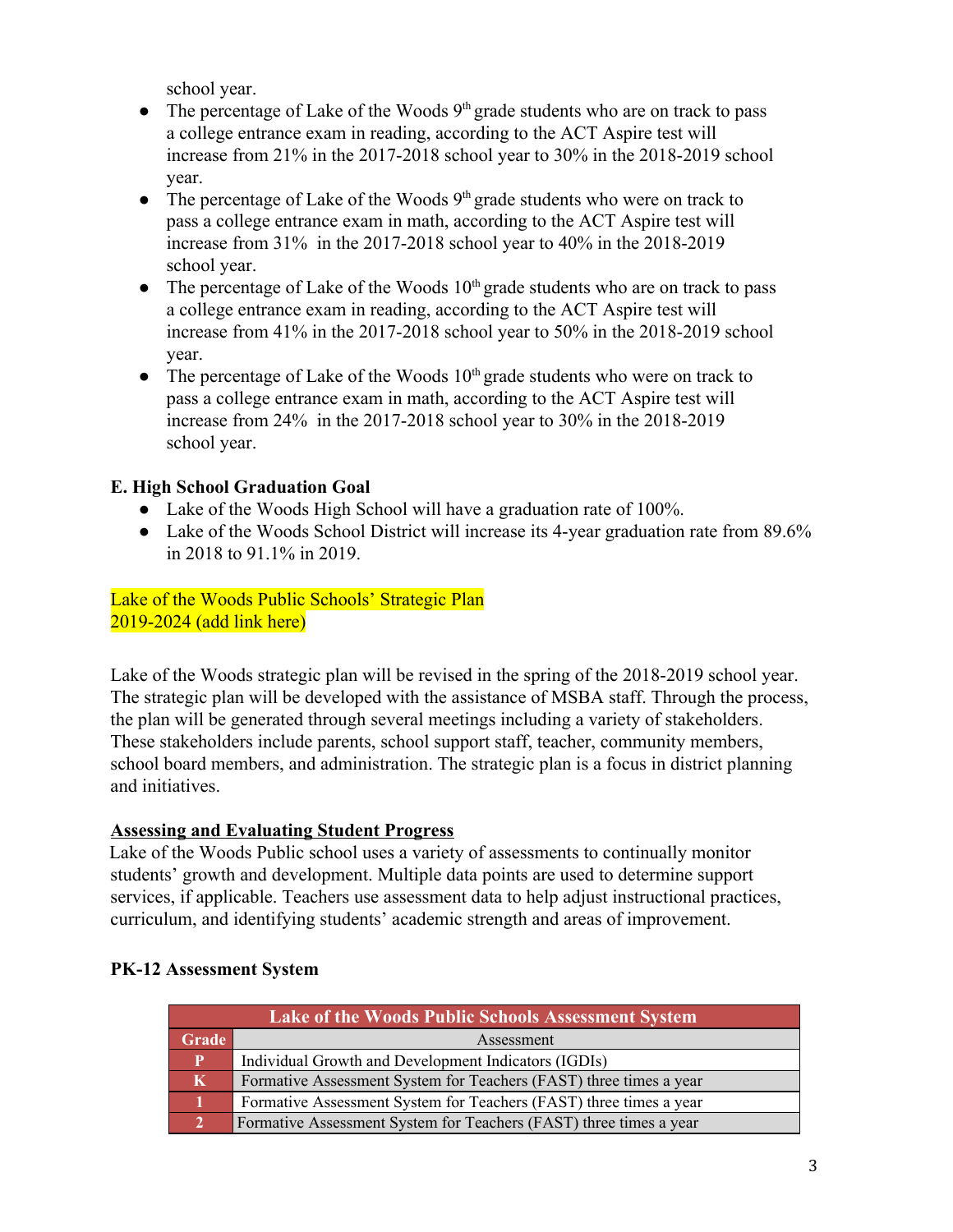| 3                        | Formative Assessment System for Teachers (FAST) three times a year, MCA |
|--------------------------|-------------------------------------------------------------------------|
|                          | Reading, Math                                                           |
| 4                        | Formative Assessment System for Teachers (FAST) three times a year, MCA |
|                          | Reading, Math                                                           |
| 5                        | Formative Assessment System for Teachers (FAST) three times a year, MCA |
|                          | Reading, Math, Science                                                  |
| 6                        | Formative Assessment System for Teachers (FAST), MCA Reading, Math      |
| $\overline{7}$           | Formative Assessment System for Teachers (FAST), MCA Reading, Math      |
| 8                        | Formative Assessment System for Teachers (FAST), MCA Reading, Math,     |
|                          | Science, ACT Aspire                                                     |
| $\left  0 \right\rangle$ | <b>ACT</b> Aspire                                                       |
| <b>10</b>                | MCA Reading, MCA Science, ACT Aspire                                    |
|                          | MCA Math; ASVAB; ACT plus Writing                                       |

### **Data Utilization**

- Elementary and High School teachers utilize MCA, FAST, and ACT data to identify academic standards that need to be improved and to identify areas of strength.
- Elementary grade-level teams meet regularly to check student progress towards meeting academic standards and realign support services that students receive, if needed.
- Multi-Tiered Student Support (MTSS) model is used to monitor and provide students with appropriate interventions based on benchmarks.
- Elementary, high school, and district leadership teams conduct a data retreat during summer months to target and develop particular district and school- wide strategies in reading and math to better meet academic standards.
- Elementary and high school department teams examine appropriate assessment (MCA, FAST, and ACT) data to determine student placement in academic support programming.
- Evaluation of programs, curricular resources, instructional practices, and action plans.
- The High School Principal meets with students to review graduation requirements as well as college and career plans of each student based on data from various assessments.
- Curriculum maps are continually updated and reviewed to identify gaps and overlaps of academic standards.
- Data is analyzed at the subgroup level when available. Our focus groups are addressing free and reduced, Special Education, and Native American. Our district is committed to reducing the achievement gap of these groups compared to our "All" student population.

# **Systems of Review and Evaluation**

# **PreK-12 Curriculum System**

- All grade levels and courses will build curriculum maps.
- All curriculum maps will be aligned with state and/or national standards.
- All curriculum maps will be available for review and update a[t](http://www.milaca.k12.mn.us/page/2874) www.lakeofthewoodsschool.org.
- All curriculum maps will be continually reviewed and modified at the department level.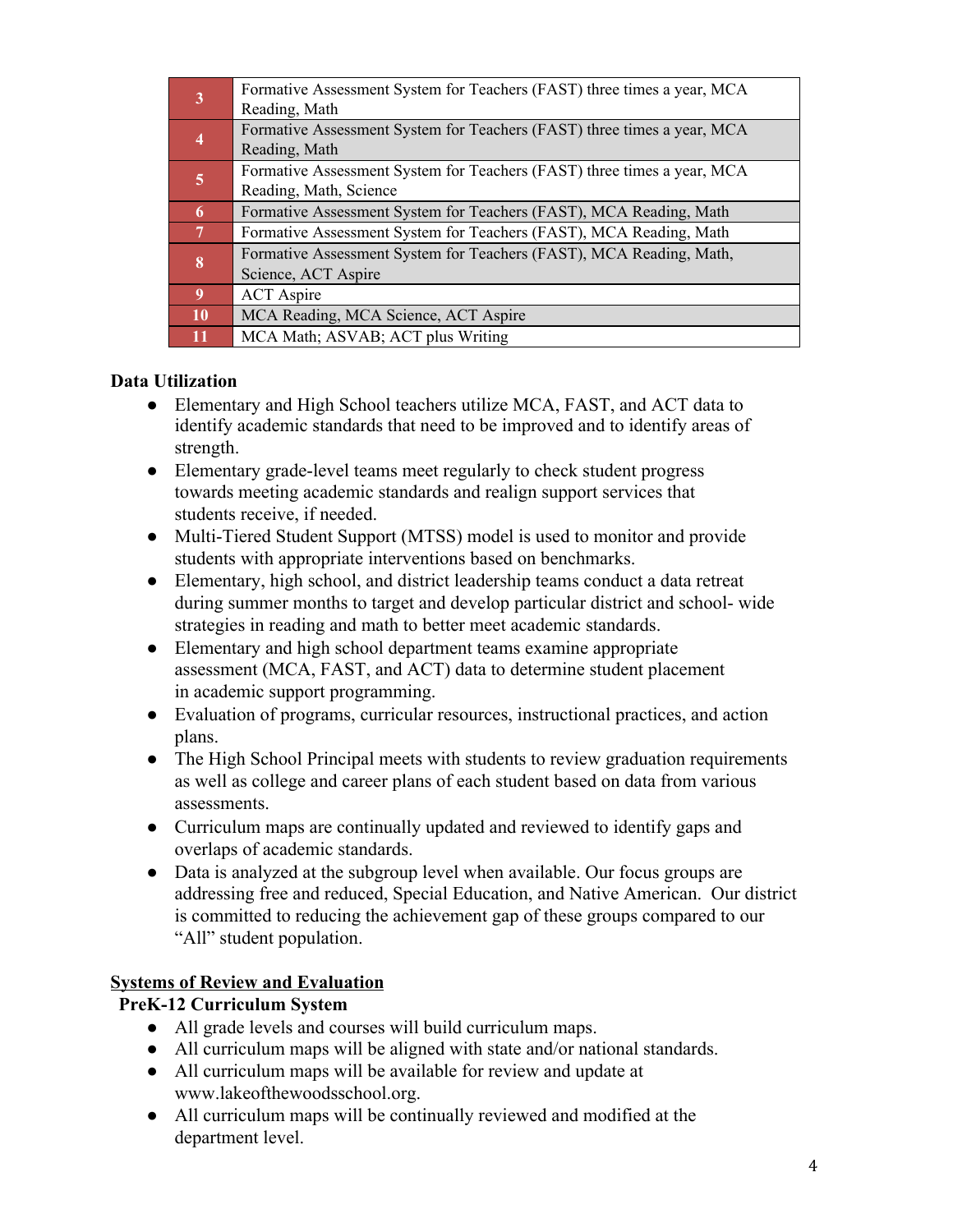- All curriculum maps will be continually reviewed at the district level.
- MCA, FAST, and classroom data is frequently monitored at the district level, building level, content level, grade level, and classroom/teacher level. This data is analyzed to identify curriculum and instruction effectiveness. This data is then brought to the local administration team, school board, World's Best Workforce Committee, building leadership teams, district's instructional leadership team, and district / building and staff surveys to identify trends, create action plans, and to identify areas of professional development.
- A Technology Committee has been established to assist with creating a plan to enhance technology, curriculum, and instruction within the Lake of the Woods School District.

### **Teacher Development and Evaluation Plan (TDE)**

 Teacher development and growth are core tenets of the TDE. By utilizing a three- year professional review cycle for tenured teachers and an annual review cycle for probationary teachers based the Marzano's Framework for Teaching, administrators will evaluate the quality of individual teachers and provide feedback to ensure continued growth. Teachers will complete annual individual growth and development plans. These growth and development plans are built on data from the assessments used by the district. In addition, teachers will participate in PLCs three to four times per month.

#### **Administrator Evaluation**

 Lake of the Woods Public School currently use Marzano's Framework for School Leaders. The district uses the iObservation platform for Principals and Dean of Students evaluation to better meet the needs of our school district and to enhance the growth and development evaluation process for principals. The superintendent evaluation is completed using the MSBA model on a yearly basis.

#### **Strategies for Improvement of Instruction, Curriculum, and Student Achievement District**

- Online curriculum maps in Google Docs allows for continual updating and monitoring of standard and curriculum alignment.
- Staff-driven Professional Learning Communities (PLCs) are focused on instruction and data review to improve student academic growth throughout the 2018-2019 school year.
- Ongoing training on use of MCA, FAST, and formative assessment data to identify instructional needs of students.
- The school district implements school level and district-wide Core Curriculum Committees to help drive instructional decisions.

#### **Elementary**

- Preschool and kindergarten teachers will continue use of the PRESS reading program in 2018-19. Lake of the Woods staff work to identify "at risk" students. Staff demonstrate best practices for reading with emerging readers.
- Elementary Professional Learning Communities (PLCs) are design to include opportunities for grade levels, support staff, and common curricular teachers to meet and analyze assessment data, instruction practices, construction of learning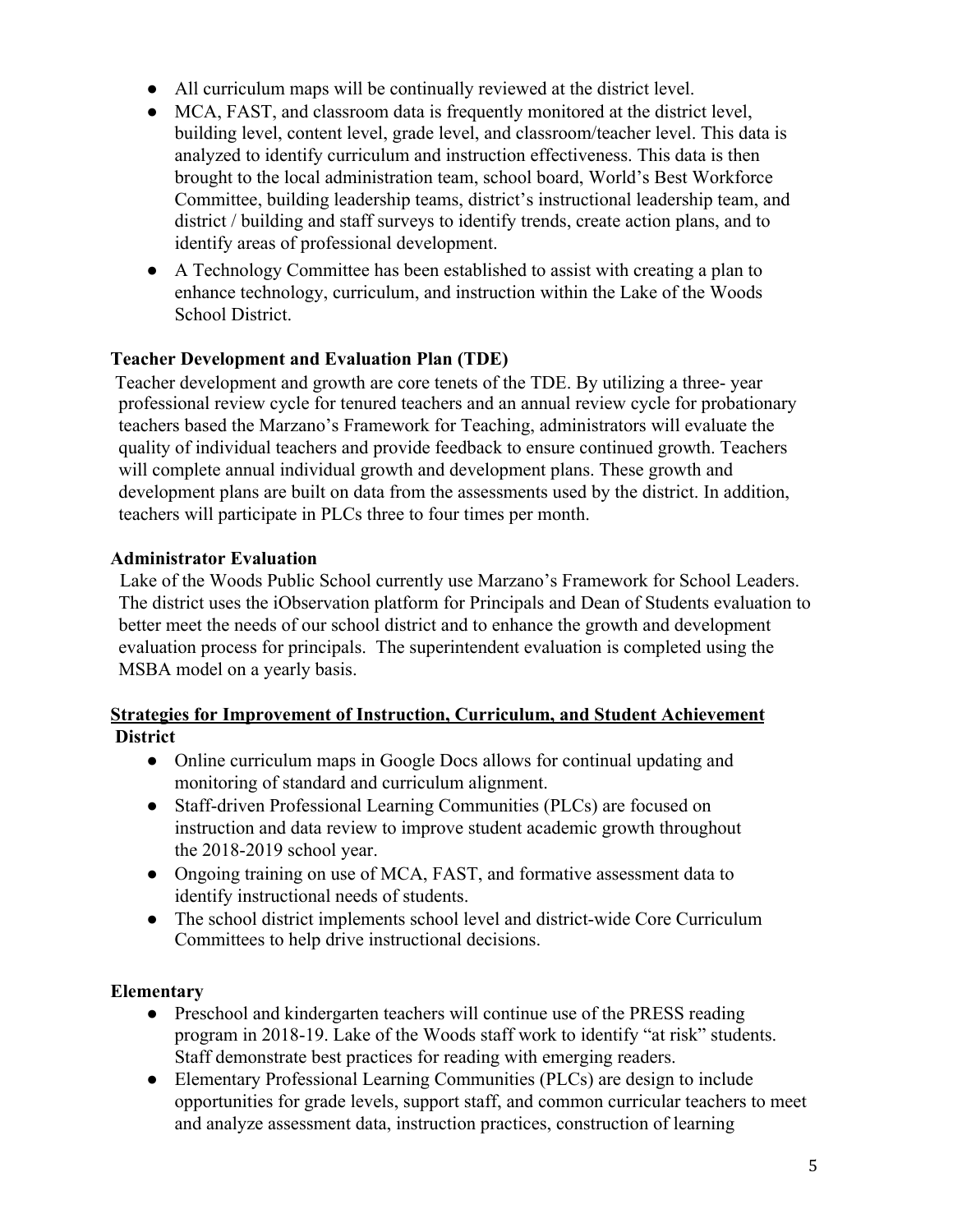initiatives, and evaluation of effectiveness.

- Kindergarten is in the second year of implementing Formative Assessment System for Teachers (FAST) in reading and math, during the 2018-19 school year.
- Elementary teachers are piloting three math curriculums in order to make a wise, actionable decision on a math curriculum that is appropriate for our student needs. All programs use, concrete-representational-abstract instructional methods. Using the progression of representation in their instruction. Teachers will include the use of manipulative, pictures, diagrams, number lines, tables, and graphs to help students learn mathematical concepts. The end goal is to make sure students have conceptual understanding of mathematics. Piloting teacher teams are visiting with other schools implementing the curriculums to compare data and implementation. Year end data review and teacher input on curriculum will impact curriculum adoption.
- Elementary teachers implement a balanced literacy instructional using classroom developed materials, Mondo units, and Saxon Phonics. Students identified as "at risk" will receive supplemental instruction in reading using the PRESS intervention program.
- The school district uses Core Curriculum Committees to help drive and support instructional decisions.

# **High School**

- PLC structure is focused on instructional practices, construction of learning initiatives, and evaluation of effectiveness.
- Peer coaches/peer observation are being used to provide feedback and coaching to teachers to refine classroom instruction through collaboration on iObservation.
- The high school is increasing parent communication, teacher collaboration, and monitoring student achievement in all grade levels.
- The math department is implementing new curriculum for grades 7-12 in the 2018-2019 school year to improve student achievement.
- High school teachers are re-evaluating use of student assessment data. A focus is to effectively collect, analyze, and create an action plan using assessment data.
- The school district staff development committee supports trainings and teacher inservice days for teachers providing professional development.

# **Effective Practices**

- The Teacher Development and Evaluation plan utilizes observations and evaluation using the IObserve platform. This platform provides teachers with feedback regarding areas of strength in their teaching as well as areas in need of improvement as well as a self-evaluation component.
- Professional Learning Communities meet every Wednesday to provide a collaborative and ongoing learning process so teachers can continue to develop their skills and strategies.
- A Technology Advisory Committee in the district guides technology purchases to enhance curriculum with continued access for all students.
- Grade-level teams and Grade band teams, in conjunction with interventionists,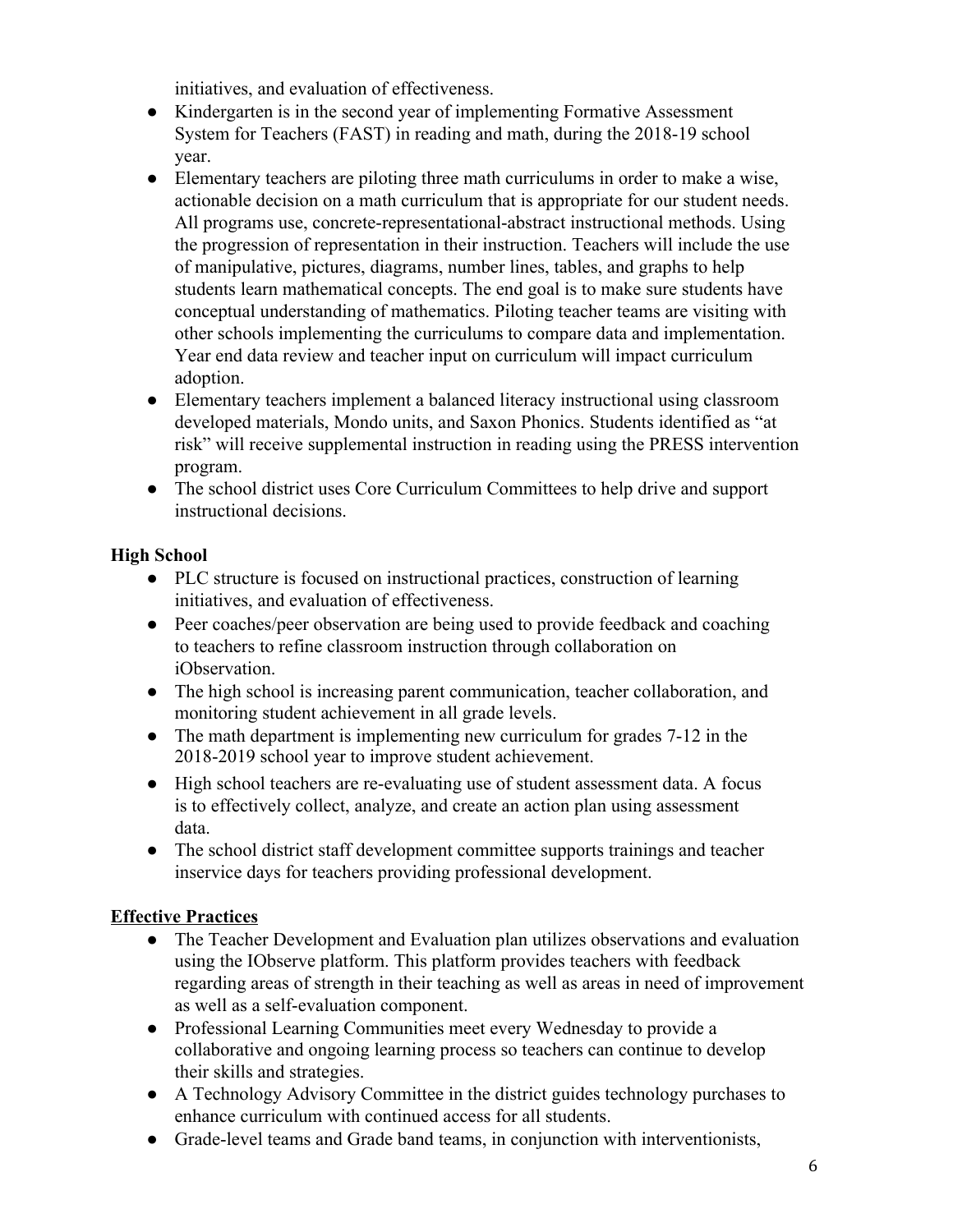meet at the elementary level which provide frequent opportunities for data analysis and movement of students within flexible groups.

• Lake of the Woods Schools currently uses Marzano's Framework for School Leaders. The district uses the iObservation platform for Principals and Dean of Students evaluation to better meet the needs of our school district and to enhance the growth and development evaluation process for principals. The superintendent evaluation is completed using the MSBA model on a yearly basis.

#### **Annual Budget for Sustaining Implementation of District Plan**

The budget will be reviewed annually. Staff development dollars will be set aside from the general fund to finance opportunities both within the school and outside of the school for Lake of the Woods Public School District employees to engage in professional development.

#### **Staff Development**

Staff development activities, guidelines, and progress toward staff development goals.

18-19 Staff Development Goals

- 1. Improve student achievement of state and local education standards in all areas of the curriculum, including areas of regular academic and applied and experiential learning, by using research-based best practices methods;
- 2. Effectively meet the needs of a diverse student population, including at-risk children, children with disabilities, English learners, and gifted children, within the regular classroom, applied and experiential learning settings, and other settings;
- 3. Provide an inclusive curriculum for a racially, ethnically, linguistically, and culturally diverse student population that is consistent with the state education diversity rule and the district's education diversity plan;
- 4. Improve staff collaboration and develop mentoring and peer coaching programs for teachers new to the school or district;
- 5. Effectively teach and model violence prevention policy and curriculum that address early intervention alternatives, issues of harassment, and teach nonviolent alternatives for conflict resolution;
- 6. Effectively deliver digital and blended learning and curriculum and engage students with technology; and
- 7. Provide teachers and other members of site-based management teams with appropriate management and financial management skills.

#### **Enrichment Program**

#### **Process to Assess and Identify Students for Participation in the Enrichment Program**

 Lake of the Woods Public Schools has a plan in place to assess and identify students for participation in enrichment programs. The main tools used for identification are parent and teacher recommendations, MCA, FAST scores including achievement levels and formative assessments by teachers.

#### **Acceleration**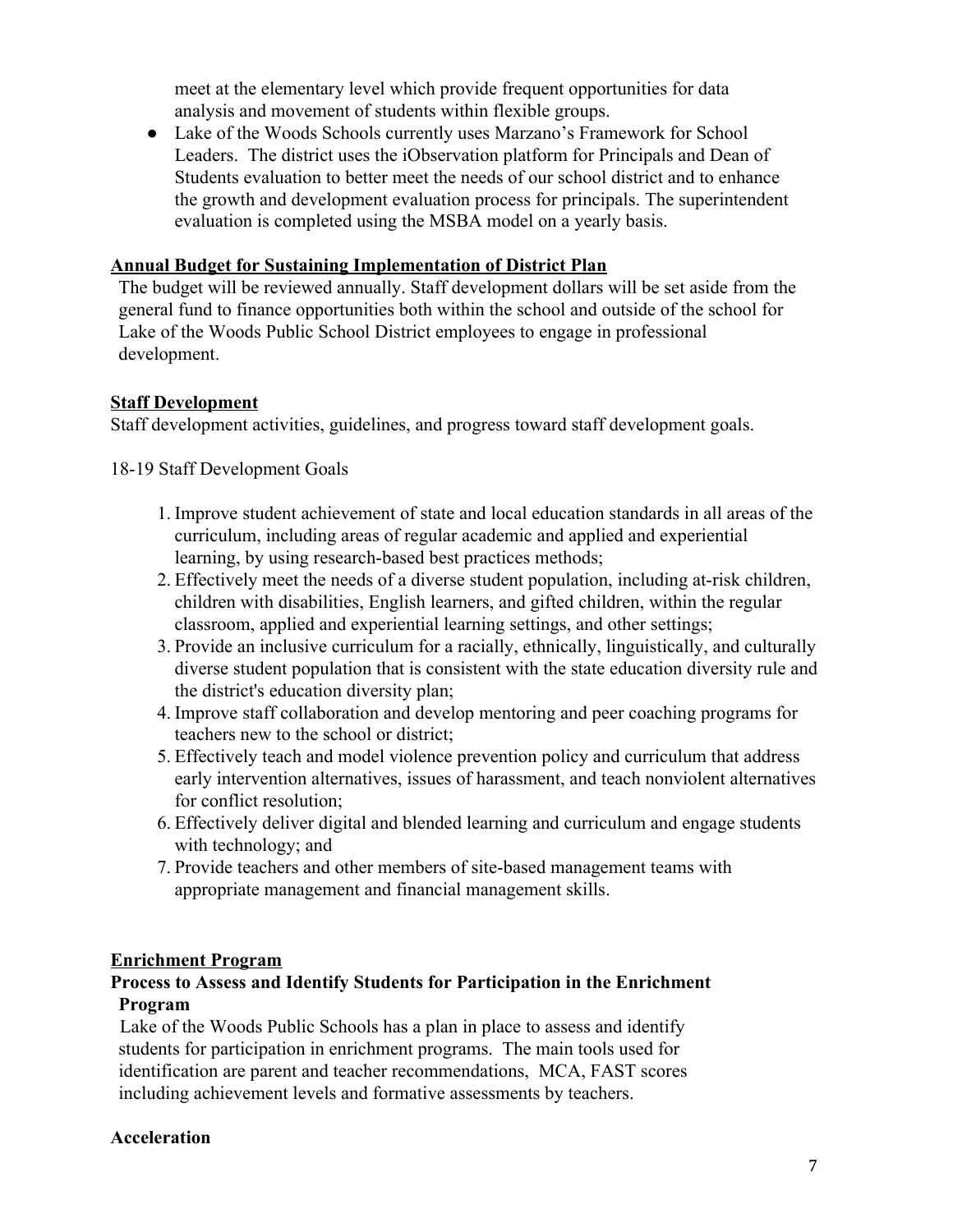Lake of the Woods School offers the following acceleration opportunities for students identified. At the elementary level pull-out programs for core classes are offered. At the high school level the following are offered: robotics, concurrent enrollment (College in the Schools), Distance Minnesota (Online College in the High Schools), and PSEO (Post-Secondary Enrollment Options).

#### **Access to Excellent and Diverse Teachers:**

### **Equitable Teacher Distribution**

Lake of the Woods Public School District process to examine the distribution of experienced and qualified teachers across the district and within school sites is based on a review of a variety of information.

- Our districts most valuable asset for improving student achievement are caring and professional staff. Lake of the Woods Public School employs certified instructional staff that are licensed or receive Minnesota Department of Education permission for instruction in their field(s) of instruction. As the State of Minnesota and the MN Department of Education only certify or grant permissions to highly qualified teachers, the unbiased and unfiltered student placement with highly qualified teachers satisfies the equitable distribution of teachers to and for students of all abilities and socioeconomic basis.
- MCA, FAST, and ACT data is analyzed by grade level and classroom level comparing the percent of students meeting or exceeding the standards in Reading, Math, and Science.
- Data is also reviewed at each grade level and grade band team to determine the percent of students meeting proficiency.
- Student data is reviewed at the classroom and teacher level to identify trends to better fulfill the needs and personnel assignments of our school district.

The Lake of the Woods School District continues to provide support for the district mentorship and instructional coaching programs. The goal of the district mentoring and instructional coaching programs are to support, guide, and encourage all teachers to develop and advance their skills and knowledge using reflective assessment and continuous collaboration.

The scope of the programs will include, but not be limited to, advancing knowledge and skills in logistical procedures, instructional strategies, curriculum planning, classroom management, student diversity, improving student achievement, understanding and creating formative assessments, ongoing self-assessment and reflection, and collaboration among teachers.

Lake of the Woods' World's Best Workforce Committee will also explore the equitable teacher options and look for continued guidance and tools provided by Minnesota Department of Education.

# **Access to Diverse Teacher**

Lake of the Woods Public Schools, in an effort to recognize the diverse backgrounds of our students, provides staff the necessary training to be informed of such cultures within Lake of the Woods County. The district makes continual efforts of recruiting and retaining all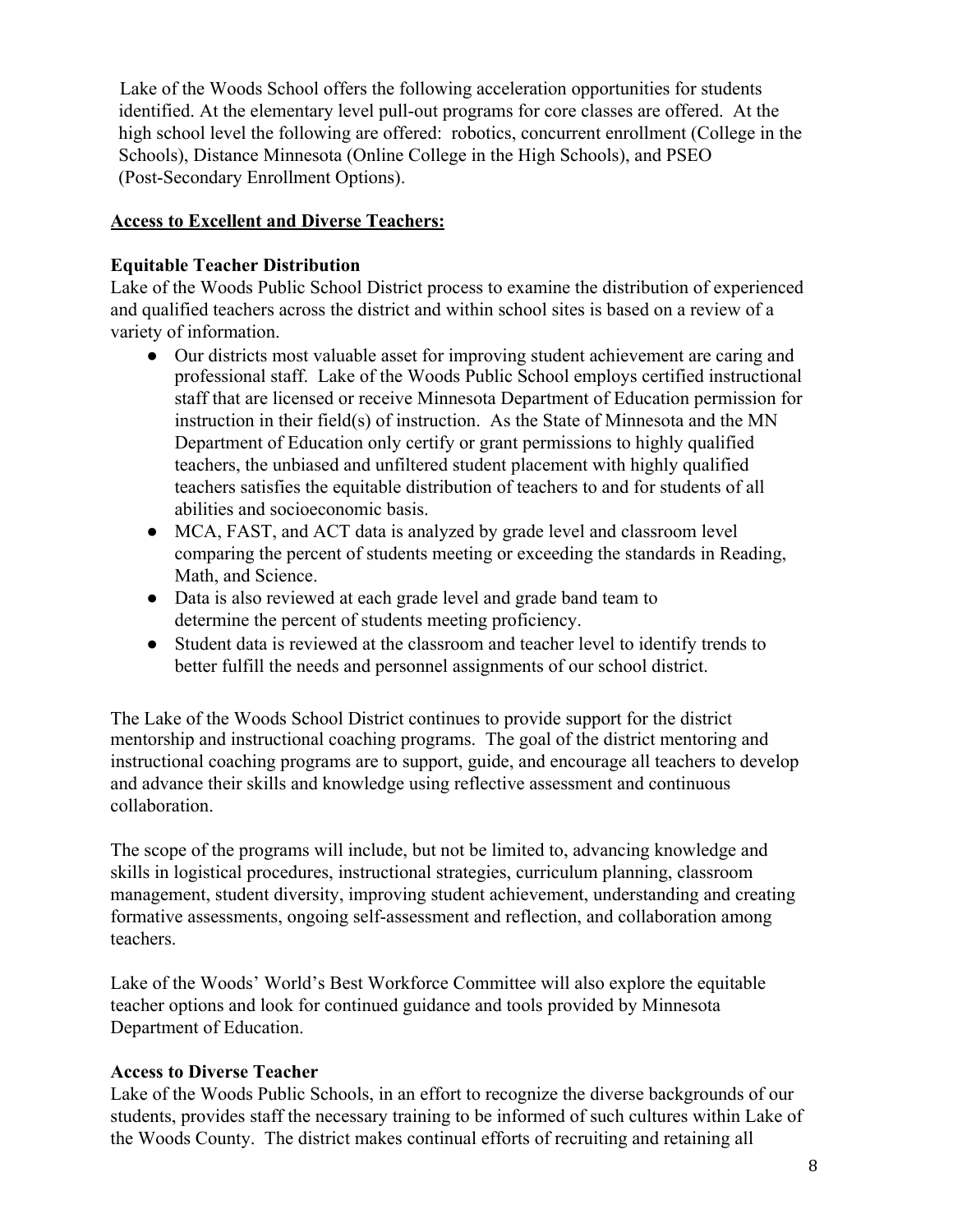teachers to the Lake of the Woods Public School District, but has difficulty to get applicants in certain content areas and applicants of diversity.

### **ECFE Pre-K**

• Lake of the Woods Public School District participates in the Voluntary Pre-Kindergarten Program for 3-4 year olds.

### **Charter Schools**

● This is not applicable to the Lake of the Woods Public School District.

# **APPENDICES**

### **Reporting Requirements**

- The school board will publish this report on the Lake of the Woods Public School's website at [www.lakeofthewoodsschool.org](http://www.milaca.k12.mn.us/)
- The school board will hold an annual public meeting to review the World's Best Workforce plan as well as the district's success in achievement of goals and the improvement plans leading to the world's best workforce.
- The school board will send an electronic summary of its report to the Commissioner of the Minnesota Department of Education by the MDE deadline each year. The World's Best Workforce Committee will compile this summary.

#### **World's Best Workforce Advisory Committee and Roles (District Advisory Committee)**

Lake of the Woods Public School District has established a World's Best Workforce Committee (District Advisory Committee). This committee advises and reviews plans for implementing and defining standards, reviewing curriculum, and performance goals for Lake of the Woods students.

This committee additionally serves as the Assessment Advisory Committee and will also investigate Lake of the Woods School District's access to diverse teachers.

- The committee is comprised of teachers, support staff, administrators, school board members, parents, and students. The district continues to make an effort to get at least 2/3 of the committee's membership to be parents or other community members.
- Anyone wishing to inquire about membership is encouraged to contact Jeff Nelson, Superintendent, Lake of the Woods Public Schools.
- The committee will meet at least 3 times a year in 2018-2019 and meetings are open to the public.
- Additional community input and representation is welcome.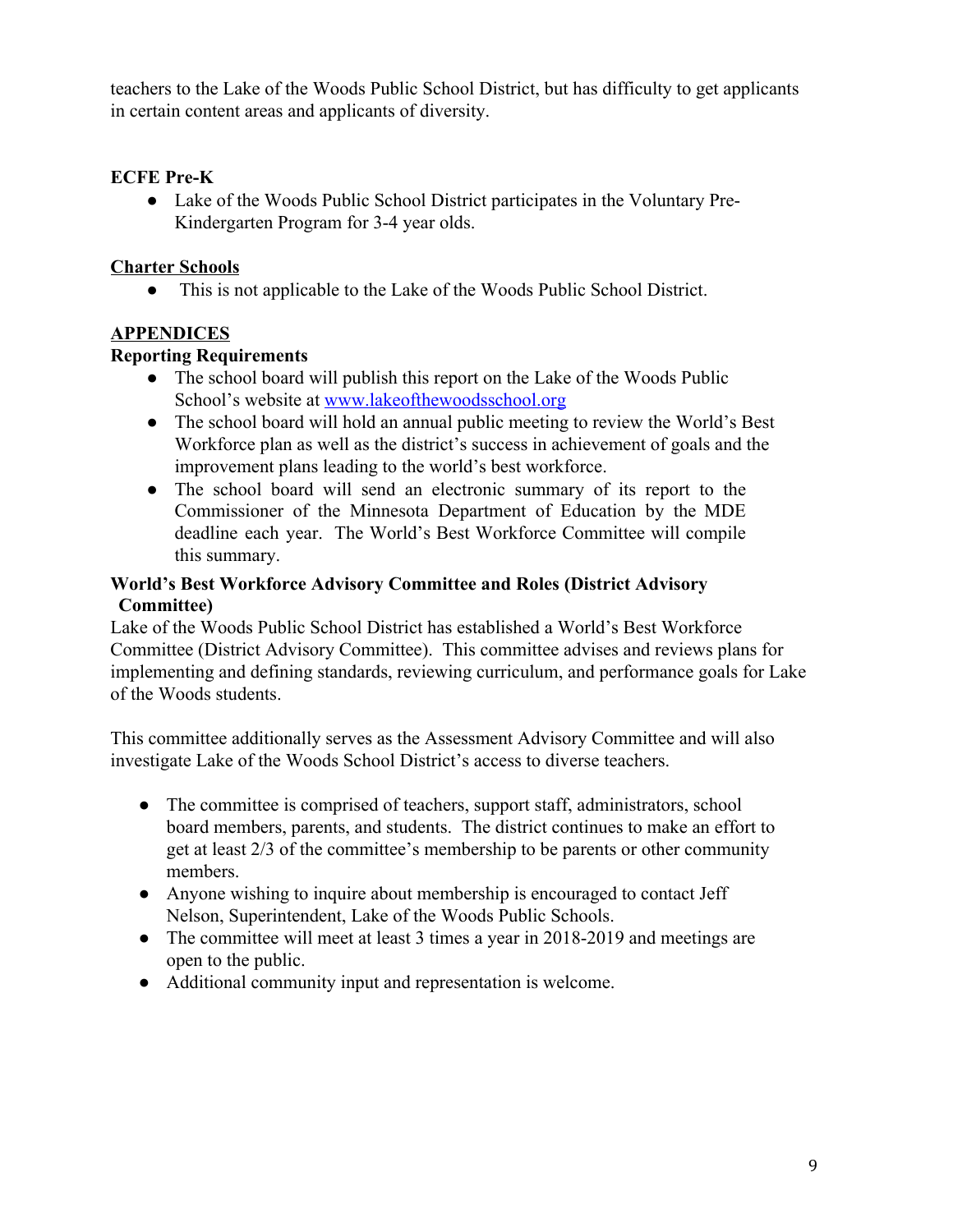| Goal                                                                                                | <b>Goal Statement</b>                                                                                                                                                              | Strategies to<br>Reach Goal                                                                                                                  | Indicators                              | Data Sources                                                                                                                                                                                                                                                                                                                                                                                                                                                                                                                        |
|-----------------------------------------------------------------------------------------------------|------------------------------------------------------------------------------------------------------------------------------------------------------------------------------------|----------------------------------------------------------------------------------------------------------------------------------------------|-----------------------------------------|-------------------------------------------------------------------------------------------------------------------------------------------------------------------------------------------------------------------------------------------------------------------------------------------------------------------------------------------------------------------------------------------------------------------------------------------------------------------------------------------------------------------------------------|
| Increase the<br>percent of<br>children who are<br>screened before<br>their 3rd and 4th<br>birthday. | In 2017, our<br>district had 80%<br>percent of<br>children<br>screened<br>between their<br>3rd and 4th<br>birthday                                                                 | Increase the<br>percentage of<br>students<br>screened from<br>80% to 85%<br>between their<br>3rd and 4th<br>birthday within<br>the district. | Percentages of<br>students<br>screened. | ASQ-SE-2 and<br>ESI-R, vision,<br>hearing,<br>Developmental,<br>Speech/Language<br>Cognitive,<br>fine/gross motor,<br>Social/Emotional<br>behavior,<br>Physical Growth,<br><b>Health Care</b><br>coverage: health<br>history, well child<br>exam, dental<br>exam. Also,<br>immunization<br>found on the state<br>records by the<br>nurse.<br>Some of this is<br>done through<br>parent<br>questionnaires-<br>parent reporting,<br>testing with<br>school nursing<br>service and early<br>childhood team<br>the day of<br>screening. |
| Increase numbers<br>of families<br>attending ECFE<br>Community after<br>school events.              | Increase the<br>number of the<br>20 ECFE School<br>Readiness<br>families enrolled<br>attending ECFE<br>Community<br>after school<br>events from 3<br>families in Fall<br>2018 to 5 | Partnerships with<br>community<br>programs/services<br>to reach families.<br>Increase<br>communication<br>and early<br>awareness.            | Numbers of<br>families attending        | Attendance Sign<br>In Sheets                                                                                                                                                                                                                                                                                                                                                                                                                                                                                                        |

**Lake of the Woods Public Schools Early Learning: School Readiness Goals**